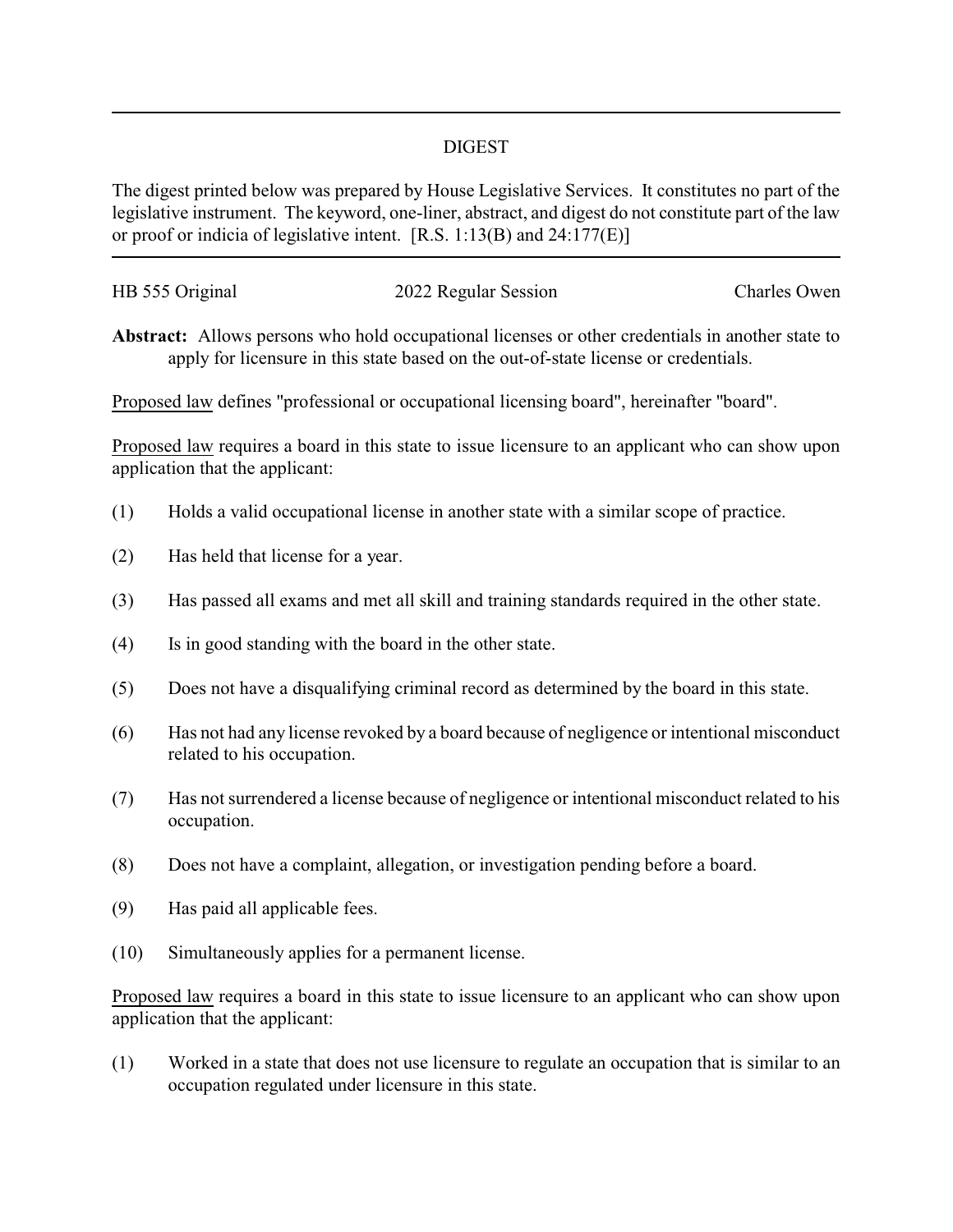- (2) Worked for at least three years in that occupation.
- (3) Satisfies the requirements of conditions 5-10 listed above.

Proposed law requires a board in this state to issue licensure to an applicant who can show upon application that the applicant:

- (1) Worked in a state that does not use licensure to regulate an occupation that is similar to an occupation regulated under licensure in this state.
- (2) Worked for at least two years in the lawful occupation.
- (3) Holds a current and valid private certification in the lawful occupation.
- (4) Is held in good standing by the private certification organization.
- (5) Satisfies all requirements of conditions 5-10 listed above.

Proposed law requires the La. State Board of Medical Examiners (LSBME) to issue a permit pending normal license to an applicant who can show upon application that the applicant:

- (1) Holds a current and valid license in another state to practice medicine or any other allied health profession which is regulated in this state by the LSBME.
- (2) Has held the out of state license in good standing, as defined by the LSBME in this state, for the three years immediately prior to the application in this state.
- (3) Has passed all examinations and met all education, training, and experience standards required by the board in the applicant's state of current licensure, as long as such standards are, as determined by the LSBME, substantially equivalent to the requirements of this state.
- (4) Has not had an occupational license revoked by a board in any state for any reason.
- (5) Has not surrendered an occupational license in another state for any reason.
- (6) Is not currently the subject of a pending complaint or investigation before a licensing board in another state.
- (7) Successfully passes any rules examination or other preliminary requirement for issuance of a temporary permit deemed necessary by the board to ensure the protection of the health and safety of the public in the provision of medical care.
- (8) Pays all applicable fees in this state.
- (9) Simultaneously applies for a permanent license in this state.